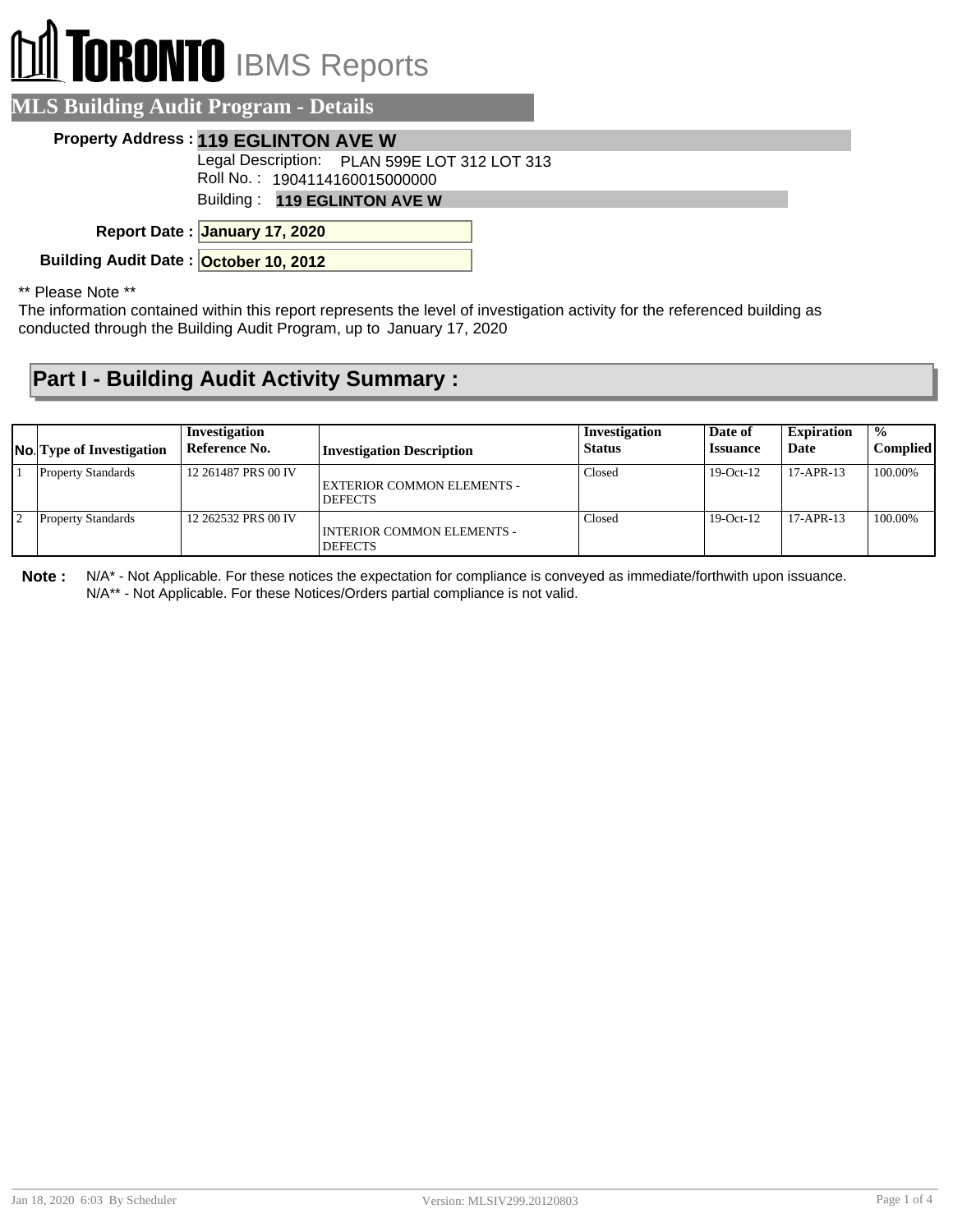## **Part II - Building Audit Details for Property Standards Orders :**

| Type of<br>No. Investigation               | Investigation<br>Reference No. | <b>Investigation Description</b>              | Investigation Date of<br><b>Status</b> | ∣Issuance | <b>Expiration</b><br>∣Date | <b>Next Scheduled</b><br><b>Inspection Date</b> |  |
|--------------------------------------------|--------------------------------|-----------------------------------------------|----------------------------------------|-----------|----------------------------|-------------------------------------------------|--|
| <b>Property Standards</b>                  | 12 261487 PRS 00 IVI           | EXTERIOR COMMON ELEMENTS -<br><b>IDEFECTS</b> | Closed                                 | 19-Oct-12 | 17-APR-13                  | 11-Apr-16                                       |  |
| No. of defects contained within the Order: |                                |                                               |                                        |           |                            |                                                 |  |

**0**

**No. of defects that remain outstanding :**

|                 | <b>Deficiency Details</b>                                                                                                                                                                                                                                                                                                                                                                                                                                                                                                                                                                                                                                                                                                                      |                             |               |  |  |  |  |  |
|-----------------|------------------------------------------------------------------------------------------------------------------------------------------------------------------------------------------------------------------------------------------------------------------------------------------------------------------------------------------------------------------------------------------------------------------------------------------------------------------------------------------------------------------------------------------------------------------------------------------------------------------------------------------------------------------------------------------------------------------------------------------------|-----------------------------|---------------|--|--|--|--|--|
| No.             | <b>Violation/Defect</b>                                                                                                                                                                                                                                                                                                                                                                                                                                                                                                                                                                                                                                                                                                                        | Location                    | <b>Status</b> |  |  |  |  |  |
|                 | Exterior walkway not maintained.                                                                                                                                                                                                                                                                                                                                                                                                                                                                                                                                                                                                                                                                                                               | East Side of Building       | Closed        |  |  |  |  |  |
| 2               | The ventilation system or unit is not kept in good repair and maintained in good working condition<br>at all times. Namely; missing vent cover.                                                                                                                                                                                                                                                                                                                                                                                                                                                                                                                                                                                                | <b>Exterior Of Building</b> | Closed        |  |  |  |  |  |
| 3               | Handrails on both sides of stair or ramp 1,100mm in width or more not provided                                                                                                                                                                                                                                                                                                                                                                                                                                                                                                                                                                                                                                                                 | Front                       | Closed        |  |  |  |  |  |
| 4               | The fence, screen and/or other enclosure around or on the property is not being maintained in<br>good repair.                                                                                                                                                                                                                                                                                                                                                                                                                                                                                                                                                                                                                                  | Rear                        | Closed        |  |  |  |  |  |
| 5               | Handrails on one side of stair or ramp less than 1,100mm in width not provided                                                                                                                                                                                                                                                                                                                                                                                                                                                                                                                                                                                                                                                                 | Rear                        | Closed        |  |  |  |  |  |
| 6               | Window well(s) are not protected so as to afford safe passage. Namely; cover not secured.                                                                                                                                                                                                                                                                                                                                                                                                                                                                                                                                                                                                                                                      | Rear                        | Closed        |  |  |  |  |  |
| 7               | Interior lighting fixtures or lamps are not maintained. Namely; missing lens cover.                                                                                                                                                                                                                                                                                                                                                                                                                                                                                                                                                                                                                                                            | Rear                        | Closed        |  |  |  |  |  |
| 8               | Dwelling unit window that is capable of being opened has screen that is not maintained in good<br>repair and free from defects or missing components where required                                                                                                                                                                                                                                                                                                                                                                                                                                                                                                                                                                            | <b>Throughout Building</b>  | Closed        |  |  |  |  |  |
| 9               | A window(s) which is capable of being opened, and is located in excess of two (2) metres from the Throughout Building<br>finished grade, is not equipped with safety devices which would prevent any opening greater than<br>one hundred (100) millimeters. A report is required to be submitted to the Officer for evaluation<br>and approval by a professional or other certified person confirming that acceptable safety devices<br>have been installed on all subject windows in an acceptable manner, and that the subject<br>windows are not capable of being opened in excess of one hundred (100) millimeters.                                                                                                                        |                             | Closed        |  |  |  |  |  |
| 10 <sup>°</sup> | Immediate action has not been taken to eliminate an unsafe condition. Where window air-<br>conditioners installation prevents a safety device from being installed a report is required to be<br>submitted to the Officer for evaluation and approval by a professional or other certified person<br>confirming that the installation of the air-conditioner has been done safe and securely; that there<br>are no openings greater than one hundred (100) millimetres adjacent to the air conditioning unit<br>and that the electrical supply and distribution in the suite is capable of safely operating the air<br>conditioning unit. Also it must address any remedial action that must be taken in order to maintain<br>its safe manner. | <b>Throughout Building</b>  | Closed        |  |  |  |  |  |
| 11              | The lighting fixture is not maintained in a clean condition.                                                                                                                                                                                                                                                                                                                                                                                                                                                                                                                                                                                                                                                                                   | West Side of Building       | Closed        |  |  |  |  |  |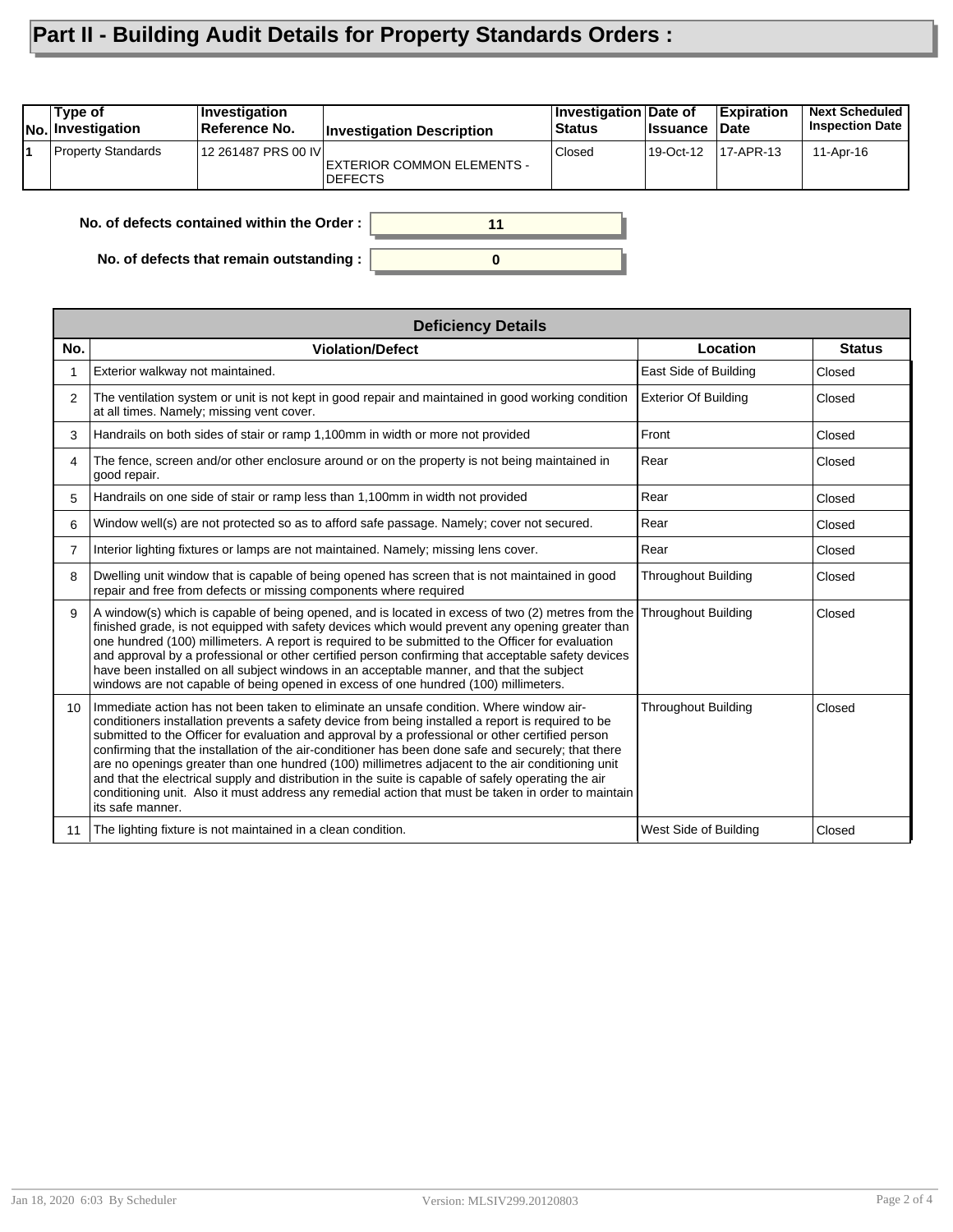|    | Type of<br>No. Investigation | <b>Investigation</b><br>Reference No. | <b>Investigation Description</b>             | Investigation Date of<br><b>Status</b> | <b>Issuance Date</b> | Expiration  | <b>Next Scheduled</b><br><b>Inspection Date</b> |
|----|------------------------------|---------------------------------------|----------------------------------------------|----------------------------------------|----------------------|-------------|-------------------------------------------------|
| 12 | <b>Property Standards</b>    | 12 262532 PRS 00 IVI                  | INTERIOR COMMON ELEMENTS -<br><b>DEFECTS</b> | Closed                                 | 19-Oct-12            | $17-APR-13$ | 11-Mar-16                                       |

| No. of defects contained within the Order :      |  |
|--------------------------------------------------|--|
| No. of defects that remain outstanding : $\vert$ |  |

| <b>Deficiency Details</b> |                                                                                                                                                                                                                               |                            |                  |  |  |  |
|---------------------------|-------------------------------------------------------------------------------------------------------------------------------------------------------------------------------------------------------------------------------|----------------------------|------------------|--|--|--|
| No.                       | <b>Violation/Defect</b>                                                                                                                                                                                                       | Location                   | <b>Status</b>    |  |  |  |
|                           | Previously finished surface(s) in the public area of the property is not maintained in good repair.                                                                                                                           | 1st Floor                  | Closed           |  |  |  |
| 2                         | The plumbing system is not kept free from leaks or defects.                                                                                                                                                                   | <b>Boiler Room</b>         | Closed           |  |  |  |
| 3                         | Door hardware/devices are not installed, namely lock electrical room.                                                                                                                                                         | <b>Electrical Room</b>     | Closed           |  |  |  |
| 4                         | A window in a stairway that extends to less than 1,070 millimetres above the landing is protected<br>by a guard that is less than 1,070 millimetres high measured to the top of the guard from the<br>surface of the landing. | Stairway                   | Closed           |  |  |  |
| 5                         | Height of the guard for the exit stairs are less than 920 millimetres measured vertically to the top<br>of the quard from a line drawn through the outside edges of the stair nosings.                                        | Stairway                   | Closed           |  |  |  |
| 6                         | Required guard does not prevent the passage of a spherical object having a diameter more than<br>100 millimetres                                                                                                              | Stairway                   | Closed           |  |  |  |
| $\overline{7}$            | Height of the guard for the exit stairs are less than 1,070 millimetres around landings.                                                                                                                                      | Stairway                   | Closed           |  |  |  |
| 8                         | Exit, public corridor or corridor is not equipped to provide illumination to an average level of not<br>less than 50 lux at floor or tread level.                                                                             | Throughout Building        | Closed           |  |  |  |
| 9                         | Floor(s) and/or floor covering(s) not maintained free from trip or other hazardous condition,<br>namely carpet.                                                                                                               | <b>Throughout Building</b> | Closed           |  |  |  |
| 10                        | Floor(s) and/or floor covering(s) not maintained free from trip or other hazardous condition,<br>namely storage and mats.                                                                                                     | <b>Throughout Building</b> | Closed           |  |  |  |
| 11                        | Walls and ceiling not maintained free of holes, cracks, damaged and deteriorated materials.                                                                                                                                   | <b>Throughout Building</b> | Closed           |  |  |  |
| 12                        | The electrical fixtures are not maintained in good working order, namely burnt out bulbs, dirty<br>and/or missing lens covers.                                                                                                | <b>Throughout Building</b> | Closed           |  |  |  |
| 13                        | The electrical connections are not maintained in good working order, namely loose wires and<br>switches and missing recepticle covers.                                                                                        |                            | Closed           |  |  |  |
| 14                        | The electrical receptacle are not maintained in good working order, namely covers off of bell<br>connections.                                                                                                                 |                            | Closed           |  |  |  |
| 15                        | Floor and/or floor covering not kept free from holes, stains, rubbish and debris, namely remove<br>junk.                                                                                                                      |                            | Closed           |  |  |  |
| 16                        | Lighting in a service room is provided at less than 200 lux.                                                                                                                                                                  |                            | Substantially Co |  |  |  |